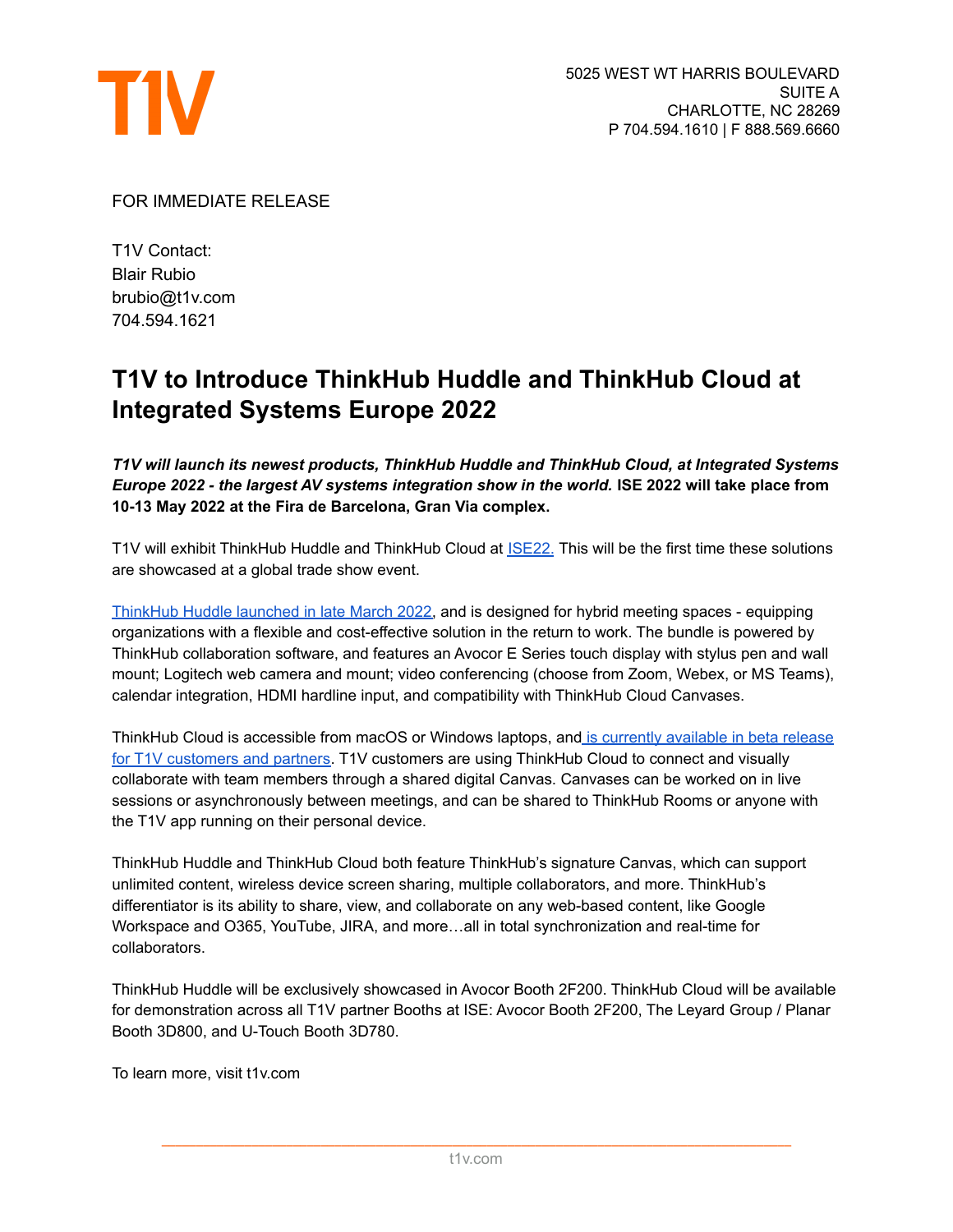

## **About T1V**

T1V is a visual collaboration company specializing in hybrid collaboration software for enterprise and education markets. The company's collaboration platform includes ThinkHub® collaboration for global workspaces and the T1V app - working cohesively to bring teams together for seamless, intuitive working sessions.

T1V's suite of collaboration software transforms the way people meet - making meetings a place where teams can collaborate anytime, anywhere.

T1V ThinkHub Education™ technology is designed to support active learning across a variety of teaching and learning styles, from traditional lecture to team-based teaching and learning. The solution also connects satellite classrooms, campuses, and remote participants to improve access for students and teachers.

T1V Story™ enables brands to visually tell their story in an engaging, interactive format. Story couples the visual power of mixed media with the brand's unique look and feel to create a totally branded, one-of-a-kind experience.

All T1V solutions are Built for BYOD™ (bring your own device) to support the many devices, programs, and platforms of today's hybrid meeting and learning environments. T1V is a leading innovator in large-scale, interactive software technology, with seven issued patents in visual collaboration software.

To learn more, visit t1v.com.

## **About Integrated Systems Europe**

Integrated Systems Europe (ISE) is the world's leading professional AV and systems integration show. The annual event provides a unique showcase of technologies and solutions for commercial and residential applications. The extensive show floor is complemented by a five-day professional development programme curated by the show's co-owners, AVIXA and CEDIA. ISE also showcases a range of conferences, keynotes and events that take place before and during the show. ISE 2022 will take place from 10-13 May 2022 at the Fira de Barcelona, Gran Via complex. The event is a joint venture of AVIXA, the Audiovisual and Integrated Experience Association and CEDIA, the global trade association for companies that design, manufacture, and integrate technology for the home. For further information, please visit: www.iseurope.org.

## **About AVIXA™**

AVIXA is the Audiovisual and Integrated Experience Association, producer of InfoComm trade shows around the world, co-owner of Integrated Systems Europe, and the international trade association representing the audiovisual industry. Established in 1939, AVIXA has more than 20,000 enterprise and individual members, including manufacturers, systems integrators, dealers and distributors, consultants, programmers, live events companies, technology managers, content producers, and multimedia